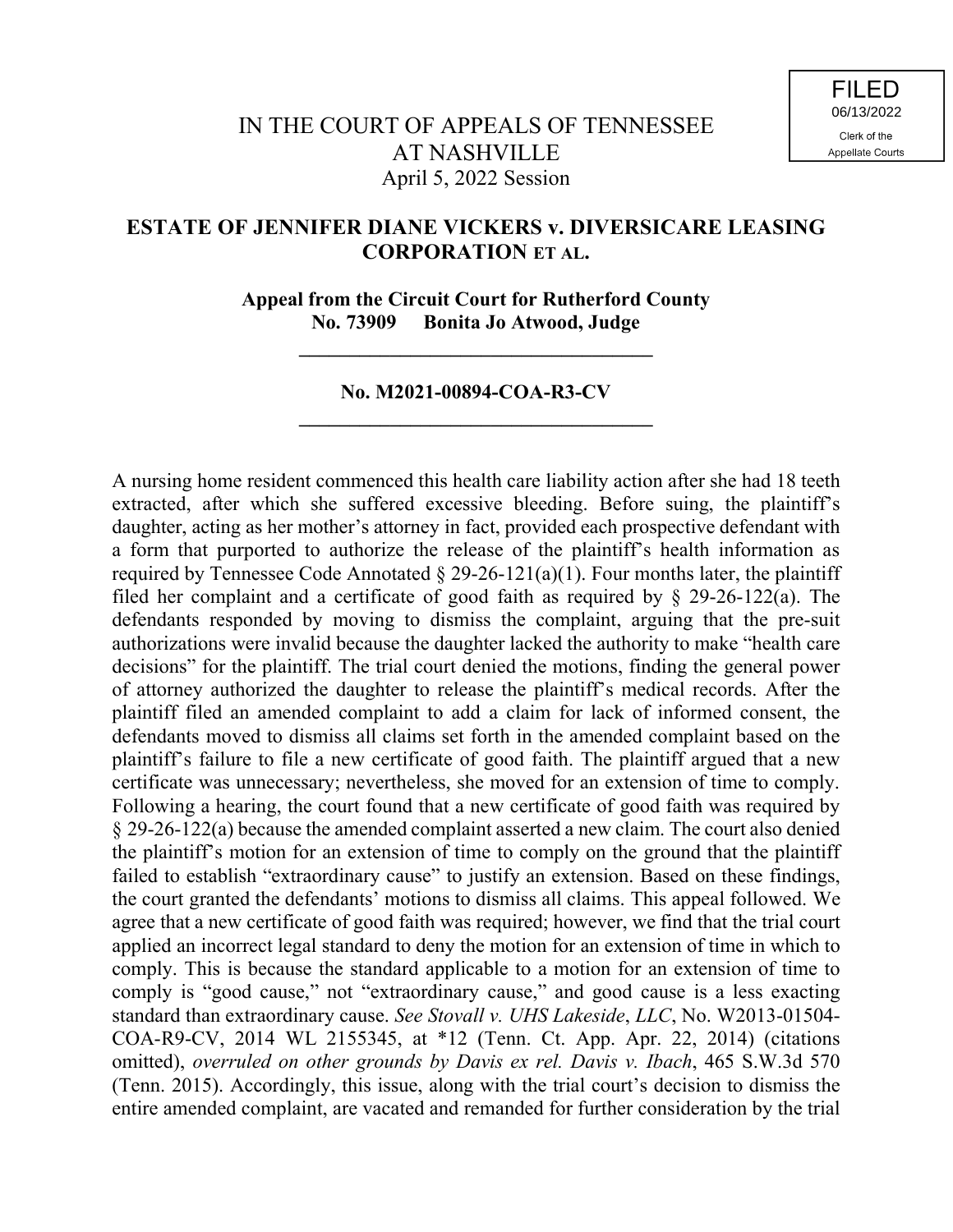court. As a result, we affirm in part, vacate in part, and remand for further proceedings consistent with this opinion.

# **Tenn. R. App. P. 3 Appeal as of Right; Judgment of the Circuit Court Affirmed in Part, Vacated in Part, and Remanded**

FRANK G. CLEMENT JR., P.J., M.S., delivered the opinion of the Court, in which ANDY D. BENNETT and W. NEAL MCBRAYER, JJ., joined.

Luvell L. Glanton, Nashville, Tennessee, for the appellant, Estate of Jennifer Diane Vickers.

Joshua C. Cumby and F. Laurens Brock, Nashville, Tennessee, and Donna L. Boyce, Memphis, Tennessee, for the appellee, Diversicare Leasing Corporation.

David E. Harvey, Nashville, Tennessee, for the appellee, OneCare Dental Solutions, LLC.

Kara G. Bidstrup, Karl M. Braun, and Rod C. Watson, Nashville, Tennessee, for the appellee, Paul H. Straughn.

## **OPINION**

## **FACTS AND PROCEDURAL BACKGROUND**

In October 2016, Jennifer Diane Vickers ("Plaintiff") received emergency dental services from Dr. Paul Straughn at a nursing home operated by Diversicare Leasing Corp. d/b/a Diversicare of Smyrna. Unbeknownst to Dr. Straughn, Plaintiff was on blood thinners at the time of the procedure. After Dr. Straughn extracted 18 teeth, Plaintiff began to bleed heavily and was taken to a nearby emergency room. She was released the next day.

Eleven months later, Plaintiff sent pre-suit notice letters to Dr. Straughn, Diversicare, and the company that arranged for Dr. Straughn's visit, OneCare Dental Solutions, LLC (collectively, "Defendants"). Each letter included several forms that purported to authorize the release of Plaintiff's medical records to and from the other defendants. The forms were signed by Plaintiff's daughter, Constance Lynn Bennett, as Plaintiff's attorney in fact. Plaintiff also provided each defendant with a copy of Ms. Bennett's general power of attorney.

Four months later, Plaintiff commenced this action by filing a complaint in the Rutherford County Circuit Court.<sup>1</sup> The complaint asserted negligence claims against all

 $\overline{a}$ 

<sup>&</sup>lt;sup>1</sup> Plaintiff died of causes unrelated to this action on September 19, 2018. Shortly thereafter, the Estate of Jennifer Diane Vickers was substituted as the plaintiff.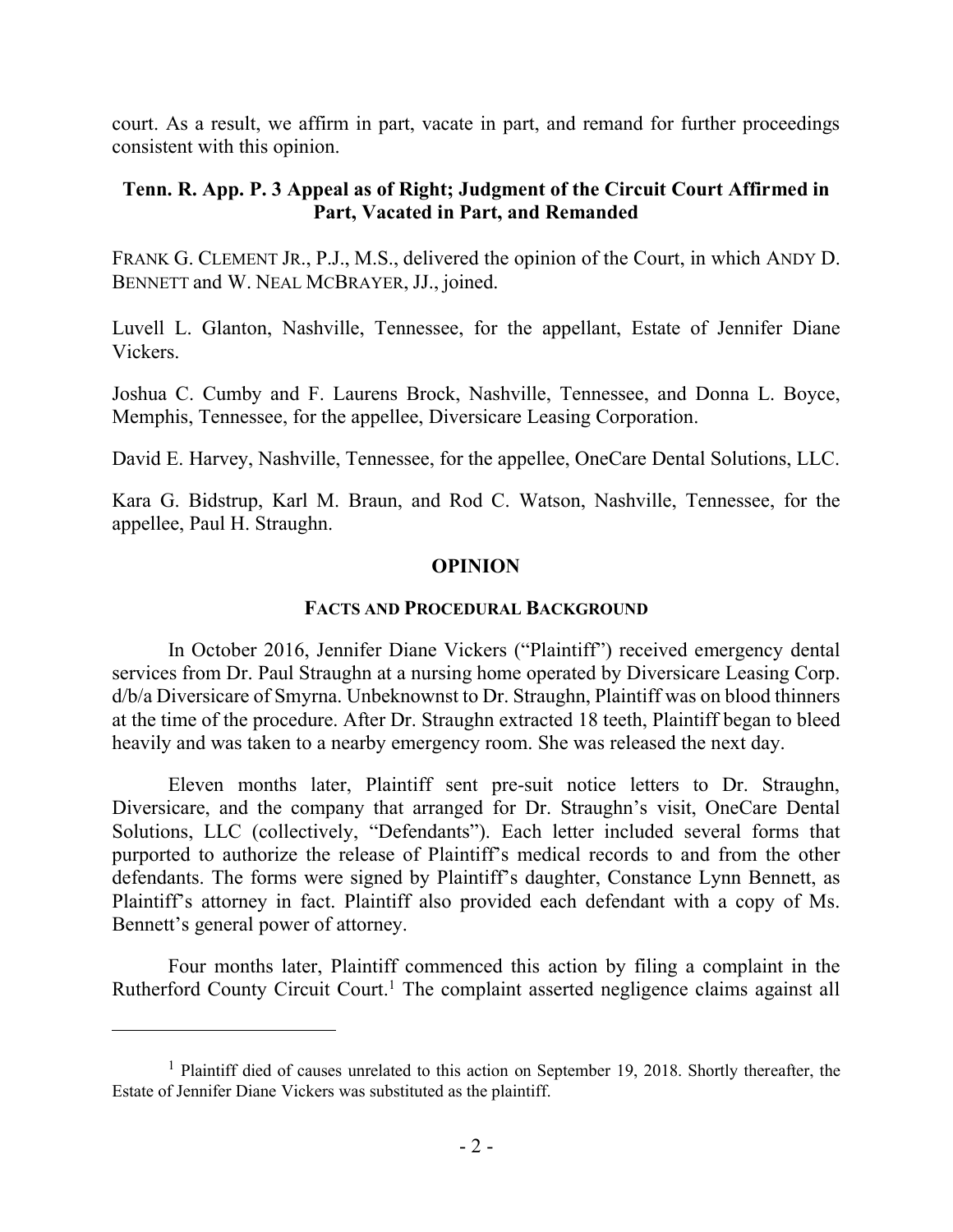three defendants, and it asserted additional claims against Diversicare for breach of contract, breach of fiduciary duty, and violation of the Tennessee Adult Protection Act, Tennessee Code Annotated §§ 71-6-101 to -126. Along with the complaint, Plaintiff's attorney filed a certificate of good faith in which he stated that he consulted one or more experts who provided signed written statements confirming that there was "a good faith basis to maintain the action consistent with the requirements of Tennessee Code Annotated § 29-26-115."

Defendants then moved to dismiss the complaint based on Plaintiff's alleged failure to comply with Tennessee Code Annotated  $\S 29-26-121(a)(1)$ , which requires plaintiffs to provide potential defendants with medical record release forms that comply with the Health Insurance Portability and Accountability Act of 1998 ("HIPAA"). Defendants argued that the forms they received were invalid because they were signed by Plaintiff's daughter, Ms. Bennett, and Ms. Bennett's general power of attorney did not include the authority to make "health care decisions" for Plaintiff unless Plaintiff was incapacitated. The trial court denied the motions, finding that the power of attorney authorized Ms. Bennett to release Plaintiff's medical records.

After the parties conducted discovery, Defendants moved for summary judgment based on Plaintiff's lack of expert proof. In response, Plaintiff produced the affidavit of Dr. Dean DeLuke, DDS, who stated that he was familiar with the applicable standards of care and believed that Dr. Straughn and OneCare's conduct fell below those standards. Dr. DeLuke also believed that Dr. Straughn and OneCare's acts and omissions proximately caused Plaintiff's injuries. In particular, Dr. DeLuke's opinion was that Dr. Straughn deviated from the acceptable standards by failing to inform Plaintiff about the risk of extracting her teeth while she was on blood thinners.

Plaintiff then amended her complaint to add a claim for lack of informed consent and restate all negligence claims against each defendant as well as claims for breach of contract and breach of fiduciary duty against Diversicare. <sup>2</sup> Plaintiff did not, however, file a new certificate of good faith with the amended complaint. Instead, she incorporated by reference the certificate attached to the original complaint:

8. Pursuant to T.C.A. § 29-26-122, Plaintiff's counsel has previously attached a Certificate of Good Faith to the Complaint. (*See* attached Exhibit "2"). $3$ 

 $\overline{a}$ 

 $2$  However, Plaintiff did not reassert her claim for violation of the Tennessee Adult Protection Act.

<sup>&</sup>lt;sup>3</sup> Plaintiff did not attach "Exhibit 2" to the amended complaint.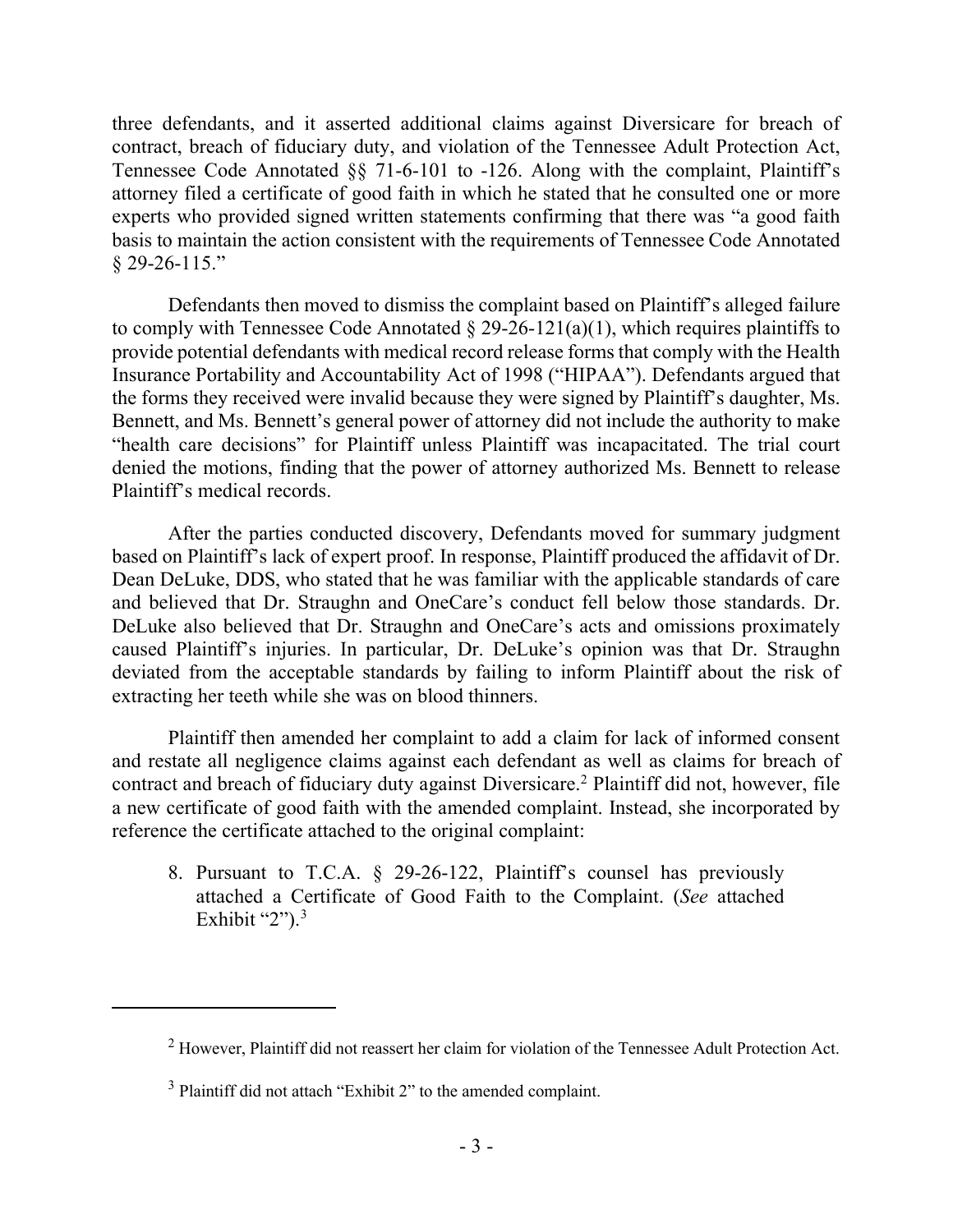Defendants then moved to dismiss the amended complaint, asserting that § 29-26- 122(a) required Plaintiff to file a new certificate. In response, Plaintiff maintained that a new certificate was unnecessary because she had provided Defendants with an assurance that there was a good faith basis for maintaining the action by filing the original certificate of good faith. Plaintiff also argued that she had substantially complied with  $\S 29-26-122(a)$ because Dr. DeLuke's affidavit provided Defendants with notice that there was a good faith basis for her new informed consent claim. In the alternative, Plaintiff moved for an extension of time to file a new certificate under Tennessee Code Annotated § 29-26-122(c). Plaintiff also argued that there was "good cause" for granting the extension because it was unclear whether § 29-26-122(a) applied to amended complaints, and Defendants knew that there was a good faith basis for every claim asserted in the amended complaint.

At the hearing on Defendants' motions to dismiss, the trial court held that § 29-26- 122(a) required Plaintiff to file a new certificate of good faith because her amended complaint added a new "cause of action." The court also held that Plaintiff could not rely on Dr. DeLuke's affidavit because § 29-16-122(a) requires strict compliance. The court then denied Plaintiff's motion for an extension of time, reasoning that Plaintiff failed to show "extraordinary cause" for her failure to comply.

The trial court also asked the parties whether the court had to dismiss the entire complaint or just the new claim for lack of informed consent. Plaintiff contended that dismissal of only the new claim was necessary because the original certificate of good faith supported the other claims. But Defendants argued that dismissal of the entire amended complaint was necessary because the amended complaint superseded and destroyed the original. The trial court agreed with Defendants and announced that it was dismissing the entire amended complaint.

Plaintiff then filed a motion to alter or amend the judgment under Tennessee Rule of Civil Procedure 59.04, which the trial court denied. This appeal followed.

## **ISSUES**

Plaintiff raises five issues on appeal:

- 1. Was the trial court correct in ruling that every amended complaint in a health care liability action needs to be accompanied by a new certificate of good faith even when all of the claims in the original complaint have been brought forward into the amended complaint except a claim of lack of informed consent which was added to the amended complaint?
- 2. Does a filing of an amended complaint destroy the original complaint even when the amended complaint makes a specific reference and incorporates by reference the certificate of good faith in the original complaint?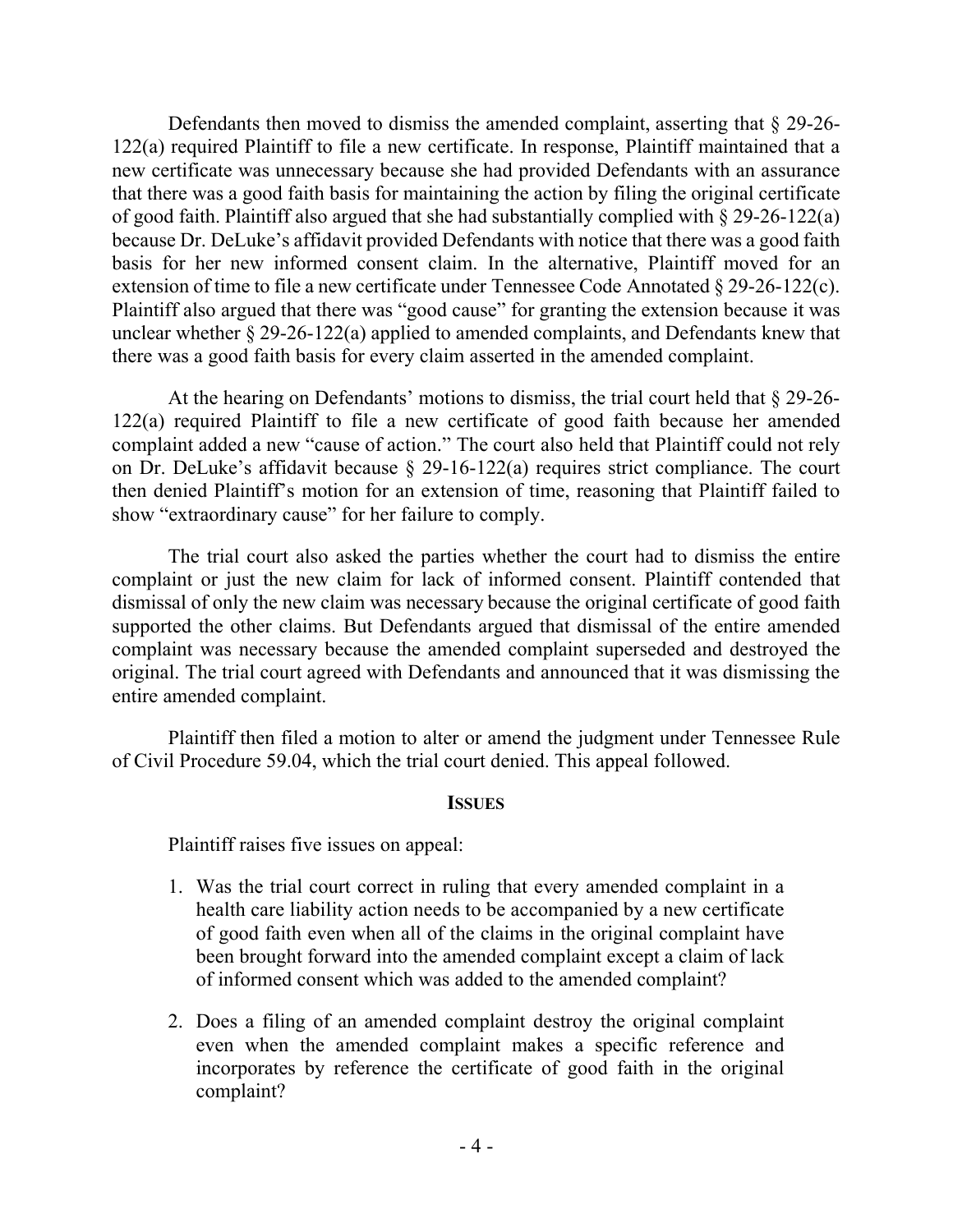- 3. Did the trial court err by dismissing the entire amended complaint rather than just the lack of informed consent claim where there was already a good faith certificate on file supporting the allegations raised in the amended complaint?
- 4. Did the trial court err by ruling that a qualified expert's affidavit, filed in the record indicating that the defendant dentist failed to meet the standard of care, cannot constitute substantial compliance with respect to the good faith certificate requirement as provided in *Hinkle v. Kindred Hosp.*, No. M2010-02499-COA-R3-CV, 2012 WL 3799215 (Tenn. Ct. App. Aug. 31, 2012)?
- 5. Did the trial court err by ruling that a reliance on a reasonable interpretation (but incorrect) of the law could not permit a showing of good cause sufficient to allow an extension of time to file a good faith certificate which basis for good cause had been permitted in *Stovall v. UHS Lakeside, LLC*, No. W2013-01504-COA-R9-CV, 2014 WL 2155345 (Tenn. Ct. App. Apr. 22, 2014)?

Defendants raise one other issue on appeal:

Whether the trial court erred in denying Defendants' original motions to dismiss based upon Plaintiff's failure to provide HIPAA compliant medical authorizations and failure to comply with the pre-suit notice requirements.

## **STANDARD OF REVIEW**

The Tennessee Health Care Liability Act ("THCLA"), Tennessee Code Annotated §§ 29-26-101 to -122, "imposes certain procedural requirements on a party advancing a health care liability claim in Tennessee." *Lacy v. Mitchell*, 541 S.W.3d 55, 59 (Tenn. Ct. App. 2016) (footnote omitted). "A motion to dismiss under Rule 12.02(6) is the appropriate way to challenge compliance with the Act's procedural requirements." *Cooper v. Mandy*, 639 S.W.3d 29, 33 (Tenn. 2022). We review the trial court's decision on a motion to dismiss de novo with no presumption of correctness. *See id.*

A trial court's decision to enlarge the time for filing a certificate of good faith under § 29-26-122(c) is discretionary, *Brandon v. Williamson Med. Ctr.*, 343 S.W.3d 784, 789 (Tenn. Ct. App. 2010) (citations omitted), and we review discretionary decisions under the "abuse of discretion" standard, *see Lee Med., Inc. v. Beecher*, 312 S.W.3d 515, 524 (Tenn. 2010). The abuse of discretion standard does not permit reviewing courts to substitute their discretion for that of the trial court. *Id.* Nevertheless, the abuse of discretion standard of review does not immunize a lower court's decision from meaningful appellate scrutiny: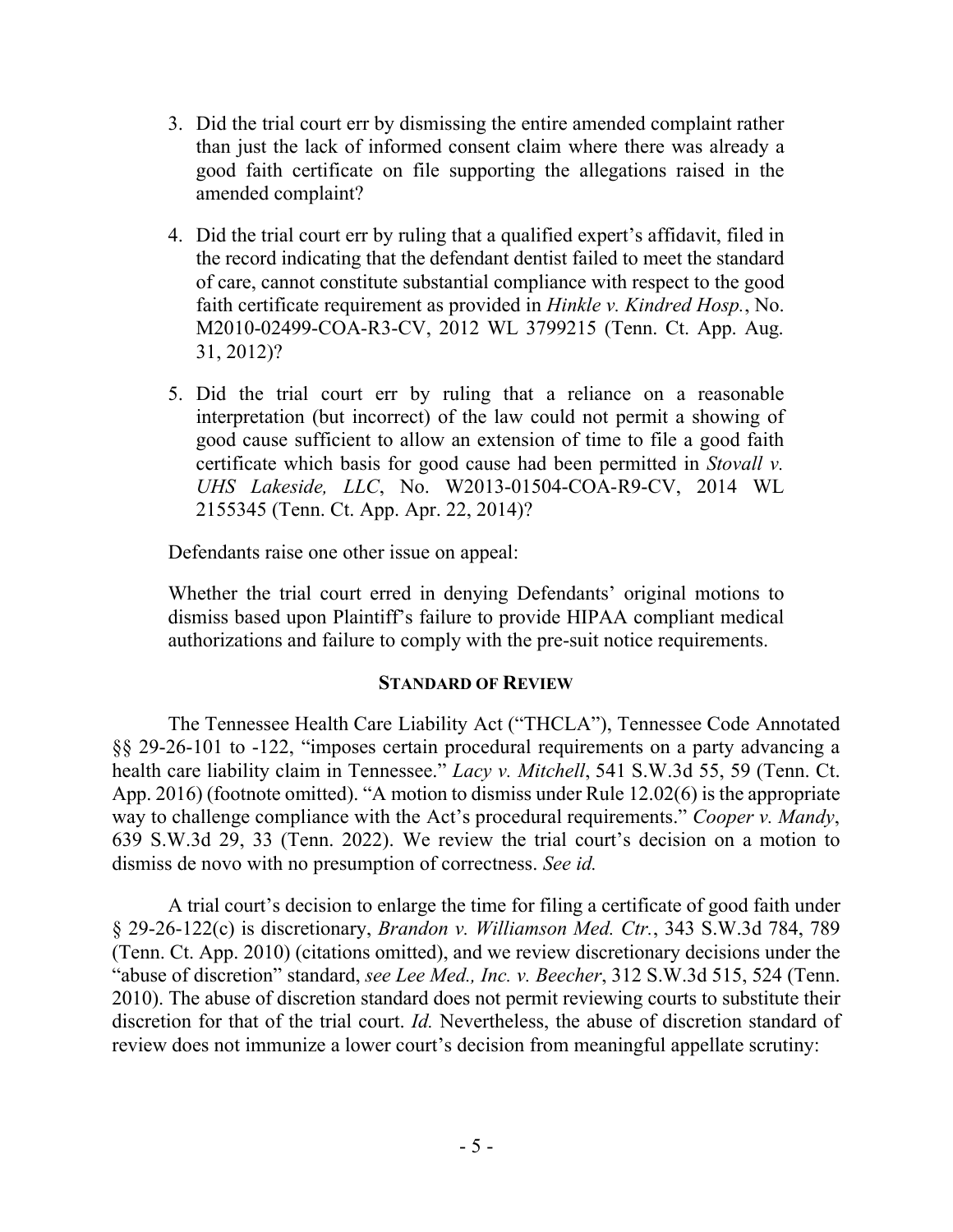Discretionary decisions must take the applicable law and the relevant facts into account. An abuse of discretion occurs when a court strays beyond the applicable legal standards or when it fails to properly consider the factors customarily used to guide the particular discretionary decision. A court abuses its discretion when it causes an injustice to the party challenging the decision by (1) applying an incorrect legal standard, (2) reaching an illogical or unreasonable decision, or (3) basing its decision on a clearly erroneous assessment of the evidence.

## *Id.*

When "[a]pplying this framework, we look first at whether the factual basis for the trial court's decision is supported by evidence in the record." *Harmon v. Hickman Cmty. Healthcare Servs., Inc.*, 594 S.W.3d 297, 306 (Tenn. 2020). We then examine whether the trial court identified and applied the correct legal principles relevant to its decision. *See id.* Finally, we look at "whether the [trial] court's decision was in the range of acceptable alternative dispositions." *Id.*

Thus, we will review the trial court's decision to deny Plaintiff's motion for an extension of time to determine, where applicable, whether there is a factual basis for the decision in the record, whether the court correctly identified and applied the correct legal principles, and whether the decision is within the range of acceptable alternative dispositions. *See Lee Med., Inc.*, 312 S.W.3d at 524.

### **ANALYSIS**

### I. HIPAA COMPLIANT MEDICAL RELEASES

Defendants contend that the trial court erred in denying their original motions to dismiss based on Plaintiff's alleged failure to provide HIPAA compliant medical authorizations as required by Tennessee Code Annotated  $\S 29-26-121(a)(1)$ .

Section 29-26-121(a)(1) requires persons asserting a potential claim for health care liability to provide each defendant health care provider with pre-suit notice. Each notice must include, *inter alia*, "[a] HIPAA compliant medical authorization permitting the provider receiving the notice to obtain complete medical records from each other provider being sent a notice." *Id.* § 29-26-121(a)(2). To comply with HIPAA, authorization forms must contain six core elements, including the "[s]ignature of the individual and date," and "[i]f the authorization is signed by a personal representative of the individual, a description of such representative's authority to act for the individual." 45 C.F.R.  $\S$  164.508(c)(1)(vi).

The authorization forms that Plaintiff sent to Defendants were signed and dated by Ms. Bennett as "Power of Attorney for Jennifer Diane Vickers." Nonetheless, Defendants maintain that the authorization forms were invalid because Ms. Bennett's authority to make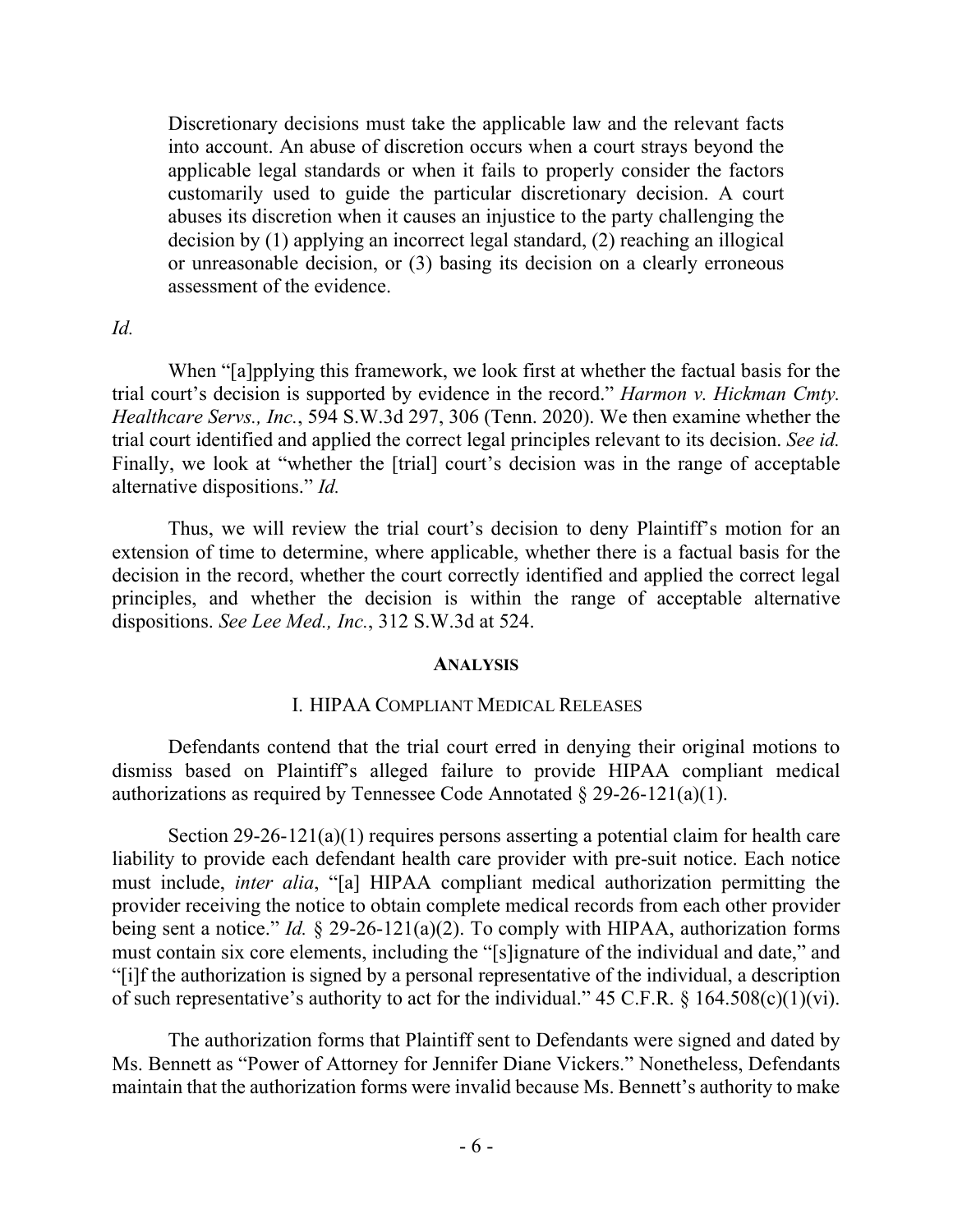"health care decisions" depended on Plaintiff's decisional capacity. Defendants rely on paragraph 3 of Ms. Bennett's general power of attorney, which provides:

**3. Designation of Health Care Surrogate**. Without limiting this general power of attorney, I designate Constance Lynn Bennett as my health care surrogate to make any health care decisions for me when I no longer have decisional capacity. . . . I grant my health care surrogates the right to access all my health and medical records and to also access any billing related to my health records. With this appointment I waive my right to privacy and confidentiality pursuant to HIPAA.

It is undisputed that Plaintiff still had decisional capacity when Ms. Bennett signed the authorization forms. Thus, Ms. Bennett did not have the power to make "health care decisions" for Plaintiff. Nonetheless, we find Ms. Bennett did not need the power to make "health care decisions" to authorize the release of Plaintiff's medical records to commence a health care liability action.

Like other written instruments, powers of attorney "should be interpreted according to their plain terms." *Tennessee Farmers Life Reassurance Co. v. Rose*, 239 S.W.3d 743, 750 (Tenn. 2007). And absent proof to the contrary, "[p]owers of attorney are to be construed . . . *in accordance with the prevailing laws relating to the act authorized.*" *Owens v. Nat'l Health Corp.*, 263 S.W.3d 876, 884 (Tenn. 2007) (quoting 3 Am. Jur. 2d Agency § 27). Two statutes relate to Ms. Bennett's authority to release medical records: the Uniform Durable Power of Attorney Act, Tennessee Code Annotated §§ 34-6-101 to - 112, and the Tennessee Durable Power of Attorney for Health Care Act, Tennessee Code Annotated §§ 34-6-201 to -218. These acts clearly distinguish between the authority to make health care decisions and the authority to release medical records.

The Tennessee Durable Power of Attorney for Health Care Act defines "[h]ealth care decision" as "consent, refusal of consent or withdrawal of consent to health care." Tenn. Code Ann. § 34-6-201(3). The Act defines "[h]ealth care" as "any care, treatment, service or procedure to maintain, diagnose or treat an individual's physical or mental condition, and includes medical care as defined in  $\S 32-11-103$ .<sup>44</sup> *Id.*  $\S 34-6-201(2)$ . The Act states that attorneys in fact who are authorized to make health care decisions have the right to receive, review, and disclose medical records:

Except to the extent the right is limited by the durable power of attorney for health care, an attorney in fact designated to make health care decisions under the durable power of attorney has the same right as the principal to receive

 $\overline{a}$ 

<sup>&</sup>lt;sup>4</sup> Tennessee Code Annotated § 32-11-103(5) defines "medical care" as including "any procedure or treatment rendered by a physician or health care provider designed to diagnose, assess or treat a disease, illness or injury."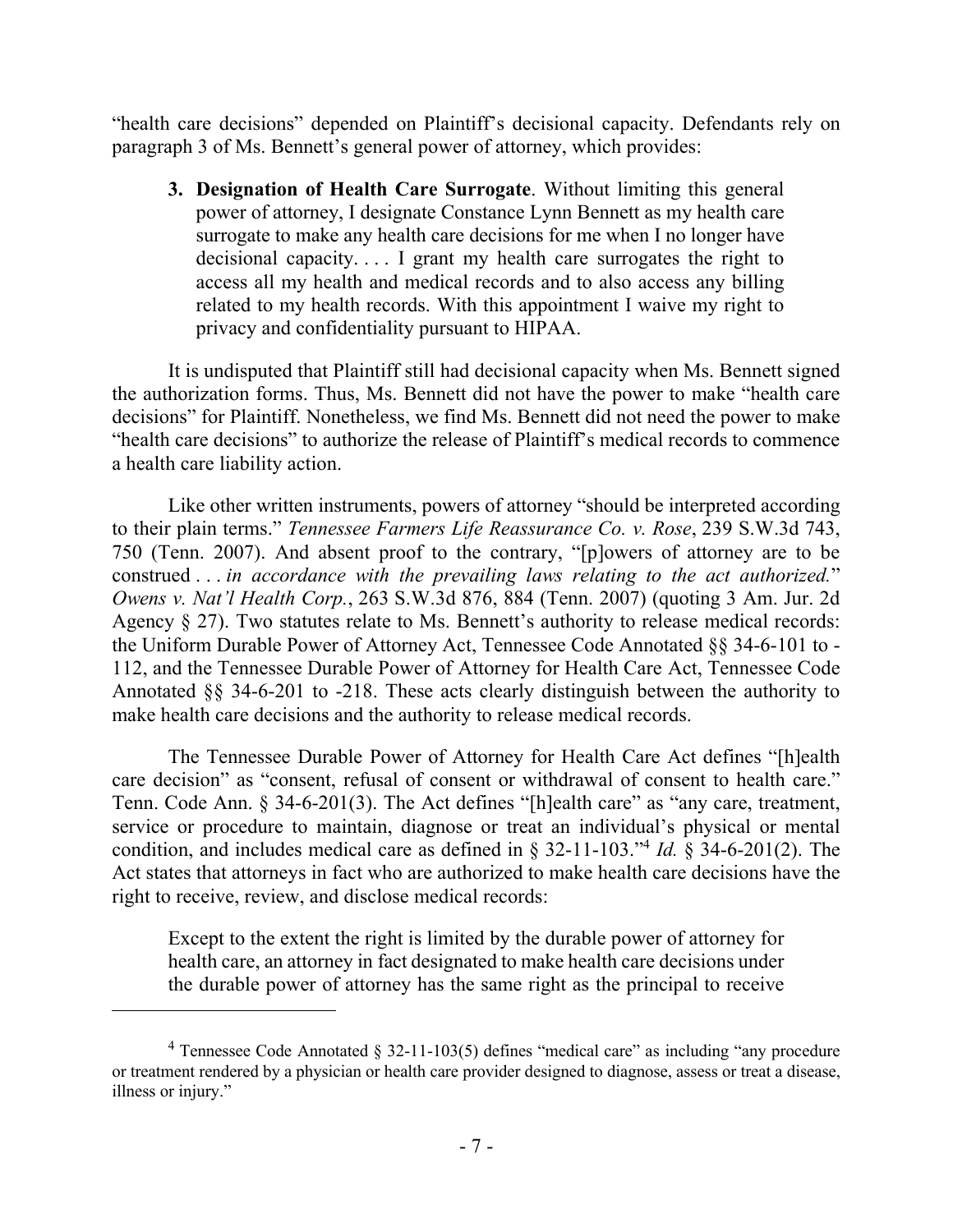information regarding the proposed health care, to receive and review medical records, and to consent to the disclosure of medical records.

## *Id.* § 34-6-206.

Similarly, the Uniform Durable Power of Attorney Act identifies various powers that may be incorporated into a durable power of attorney, including the authority to "execute any releases or other documents that may be required in order to obtain [medical and hospital records], and disclose that information to persons, organizations, firms or corporations the principal's attorney in fact deems appropriate." Tenn. Code Ann. § 34-6- 109(21). But the Act also states that this power "shall not be construed to vest an attorney in fact with, or authorize an attorney in fact to . . . [m]ake any decisions regarding medical treatments or health care." *Id.* § 34-6-108(c), (c)(9). Accordingly, both the Tennessee Durable Power of Attorney for Health Care Act and the Uniform Durable Power of Attorney Act establish that disclosing someone's health information is different from making health care decisions on their behalf.

Here, Ms. Bennett's authority to release Plaintiff's medical records derived from the authority granted to her under the general power of attorney to take all necessary actions to commence and prosecute legal actions on Plaintiff's behalf. The power of attorney provided in relevant part:

I, Jennifer Diane Vickers, . . . grant a general power of attorney, to Constance Lynn Bennett . . . and appoint said individual<sup>[]</sup> as my attorney-in-fact to act in my name, place and stead in any way which I myself could do if I were personally present, including but not limited to the following:

. . .

. . .

- e. To commence, prosecute, compromise, settle, adjust and/or discontinue any claims, suits, actions or legal proceedings for the recovery of sums of money or property now or hereafter due or to become due, or held by or belonging to me.
- m. To do and perform every act and thing necessary or proper in the exercise of any of the rights and powers herein granted as fully as I might or could do if personally present, with full power of substitution or revocation, hereby ratifying and confirming all that my attorneyin-fact, or his/her substitute or substitutes, shall lawfully do or cause to be done by virtue of the authority granted herein.

Significantly, a plaintiff cannot prosecute a health care liability action without authorizing the defendants to obtain and review the plaintiff's relevant medical records.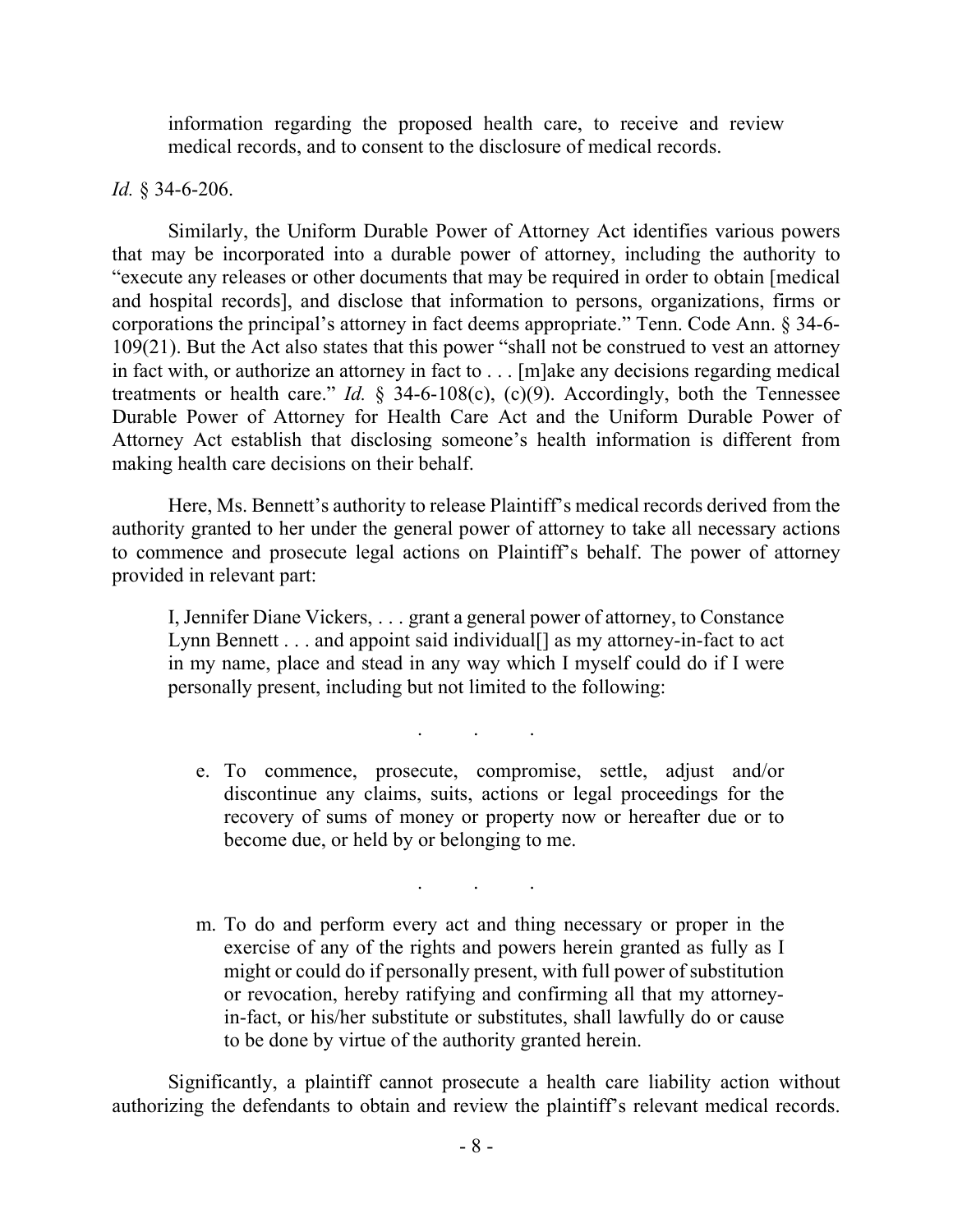*See Stevens ex rel. Stevens v. Hickman Cmty. Health Care Servs., Inc.*, 418 S.W.3d 547, 555 (Tenn. 2013). Thus, if we were to construe Ms. Bennett's power of attorney to exclude the power to authorize the release of medical records in a pre-suit notice under Tennessee Code Annotated § 29-26-121(a)(1), we would effectively be rewriting the power of attorney from authorizing Ms. Bennett to prosecute "any" legal actions on Plaintiff's behalf to authorizing Ms. Bennet to prosecute "most" legal actions. *See Tennessee Farmers*, 239 S.W.3d at 750–51 (finding attorney in fact had authority to change beneficiary designation on life insurance policy when the power of attorney authorized her "to transact *all* insurance business" and "*take any other action necessary or proper in this regard*").

Because Ms. Bennett was acting within the scope of her authority under the general power of attorney when she executed the HIPAA authorization forms, we conclude that Plaintiff provided Defendants with valid authorizations to access and use her medical records. As a consequence, Plaintiff complied with Tennessee Code Annotated § 29-26- 121(a). Therefore, we affirm the trial court's decision to deny Defendants' motions to dismiss on this ground.

## II. CERTIFICATE OF GOOD FAITH CONCERNING NEW CLAIMS

Plaintiff contends the trial court erred when it ruled that a certificate of good faith must be attached to every amended complaint in which a new claim is added. She argues that Tennessee Code Annotated  $\S$  29-26-122(a) requires a certificate of good faith with amended complaints only when a defendant has not already received a certificate in the same action. Defendants contend that a certificate of good faith must be filed with any amended complaint that asserts new allegations.

Section 29-26-122(a) requires plaintiffs to file a certificate of good faith "with the complaint" in "any health care liability action in which expert testimony is required by § 29-26-115." The THCLA defines "health care liability action" as "any civil action . . . alleging that a health care provider or providers have caused an injury related to the provision of, or failure to provide, health care services to a person, regardless of the theory of liability on which the action is based." Tenn. Code Ann.  $\S$  29-26-101(a)(1). Expert testimony is necessary in a health care liability action if the alleged misconduct "involved the exercise of medical judgment or skill." *Jackson v. Burrell*, 602 S.W.3d 340, 350 (Tenn. 2020). Thus, in any civil action alleging that a health care provider's acts or omissions involving the exercise of medical judgment or skill caused an injury, a certificate of good faith must be filed with "the complaint." The statute is silent, however, on whether this requirement applies to *amended* complaints.

The plain and ordinary legal definition of "complaint" is "[t]he initial pleading that starts a civil action and states the basis for the court's jurisdiction, the basis for the plaintiff's claim, and the demand for relief." *West v. AMISUB (SFH), Inc.*, No. W2012- 00069-COA-R3-CV, 2013 WL 1183074, at \*5 (Tenn. Ct. App. Mar. 21, 2013) (quoting *Black's Law Dictionary* (9th ed. 2009)). Hence, it is well established that a plaintiff must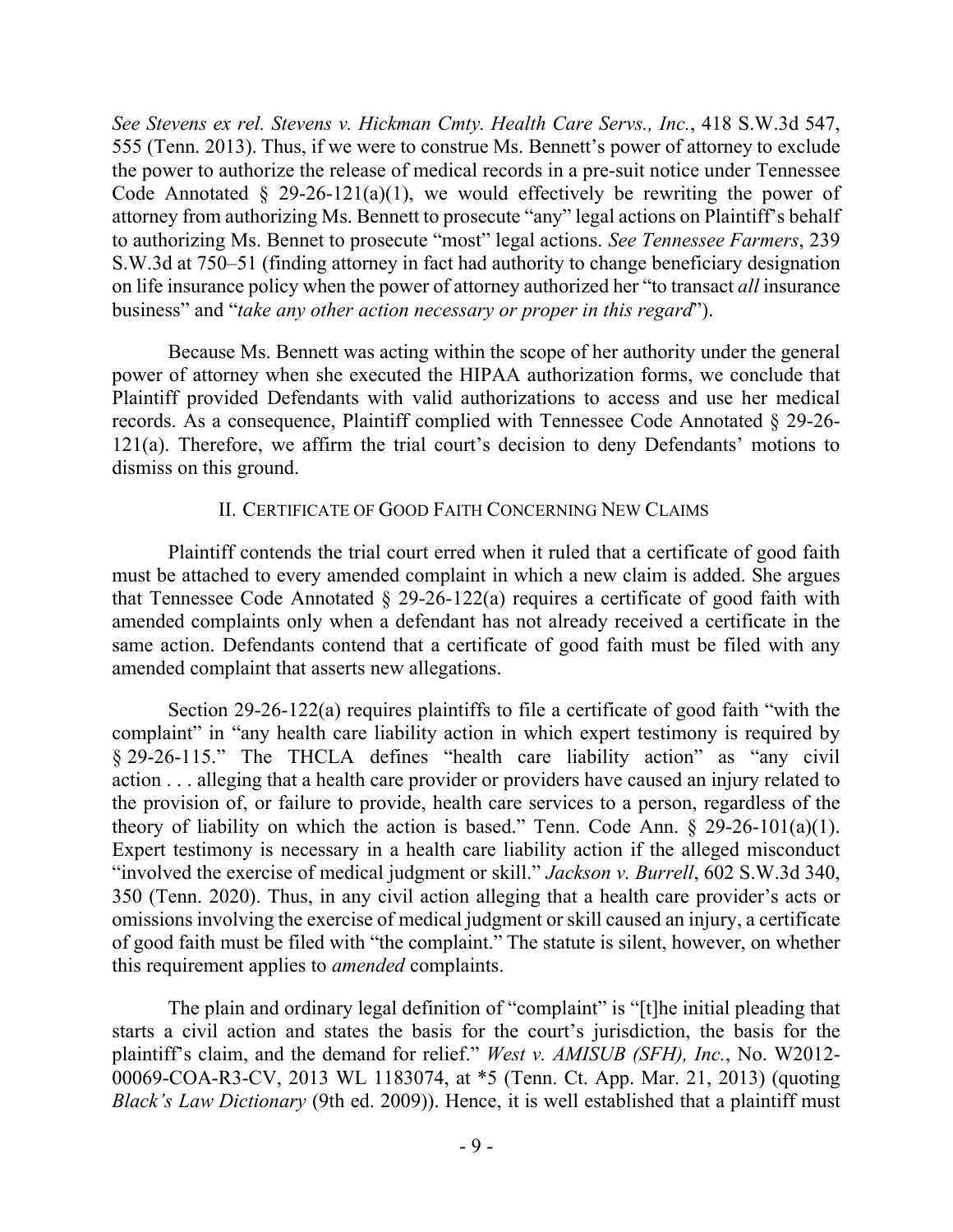file a certificate of good when commencing a new health care liability action. *See Myers v. AMISUB (SFH), Inc.*, 382 S.W.3d 300, 309–10 (Tenn. 2012) (holding that plaintiff had to file a certificate with complaint filed under savings statute because it "commenced" a new action).

That said, Tennessee caselaw establishes that the certificate of good faith requirement is not strictly limited to the pleading that commences a legal action, at least where the initial pleading did not assert health care liability claims. *See, e.g.*, *Lacy v. HCA Health Serv. of TN, Inc.*, No. M2016-01027-COA-R3-CV, 2017 WL 1944351, at \*2 (Tenn. Ct. App. May 10, 2017) (holding that plaintiff had to file a certificate of good faith with amended complaint that alleged health care liability claims for the first time). Our caselaw also establishes that the certificate of good faith requirement applies to amended pleadings that add new defendants to existing health care liability claims. *See, e.g.*, *Sirbaugh v. Vanderbilt Univ.*, 469 S.W.3d 46 (Tenn. Ct. App. 2014) (holding that plaintiff "could not rely on the certificate of good faith filed with the initial complaint because that certificate was predicated on an expert's belief that there was a good faith basis to maintain the cause of action against the Original Defendants and not the New Defendants" (citation omitted)). Neither party, however, has provided us with any authority that addresses whether a certificate is required with amended pleadings that assert new health care liability claims against existing defendants in an existing health care liability action, and we have found none. As a result, resolving this issue requires us to interpret the meaning of Tennessee Code Annotated § 29-26-122.

Several well-established canons of construction guide our interpretation of § 29-26- 122. Because §§ 29-26-121 and -122 were enacted and amended simultaneously, "the rule of in pari materia 'is of peculiar force'" in their interpretation. *Myers*, 382 S.W.3d at 311 (quoting *Hill v. Roberts*, 217 S.W. 826, 828 (Tenn. 1920)). "[S]tatutes 'in pari materia' . . . are to be construed together, and the construction of one such statute, if doubtful, may be aided by considering the words and legislative intent indicated by the language of another statute." *Graham v. Caples*, 325 S.W.3d 578, 582 (Tenn. 2010) (quoting *Wilson v. Johnson Cnty.*, 879 S.W.2d 807, 809 (Tenn. 1994)).

Further, because § 29-26-122 creates a procedural requirement, *see Ellithorpe v. Weismark*, 479 S.W.3d 818, 825 (Tenn. 2015), its language should "be liberally construed in order to give effect to the legislative intent," *Stiner v. Powells Val. Hardware Co.*, 75 S.W.2d 406, 407 (Tenn. 1934). Liberal construction "allows courts to more broadly and expansively interpret the concepts and provisions within [a statute's] text," *Northland Ins. Co. v. State*, 33 S.W.3d 727, 730 (Tenn. 2000), but it "does not authorize the amendment, alteration or extension of [a statute's] provisions beyond [its] obvious meaning," *Stewart v. State*, 33 S.W.3d 785, 791 (Tenn. 2000) (quoting *Pollard v. Knox Cnty.*, 886 S.W.2d 759, 760 (Tenn. 1994)).

Tennessee Code Annotated § 29-26-122 provides in relevant part: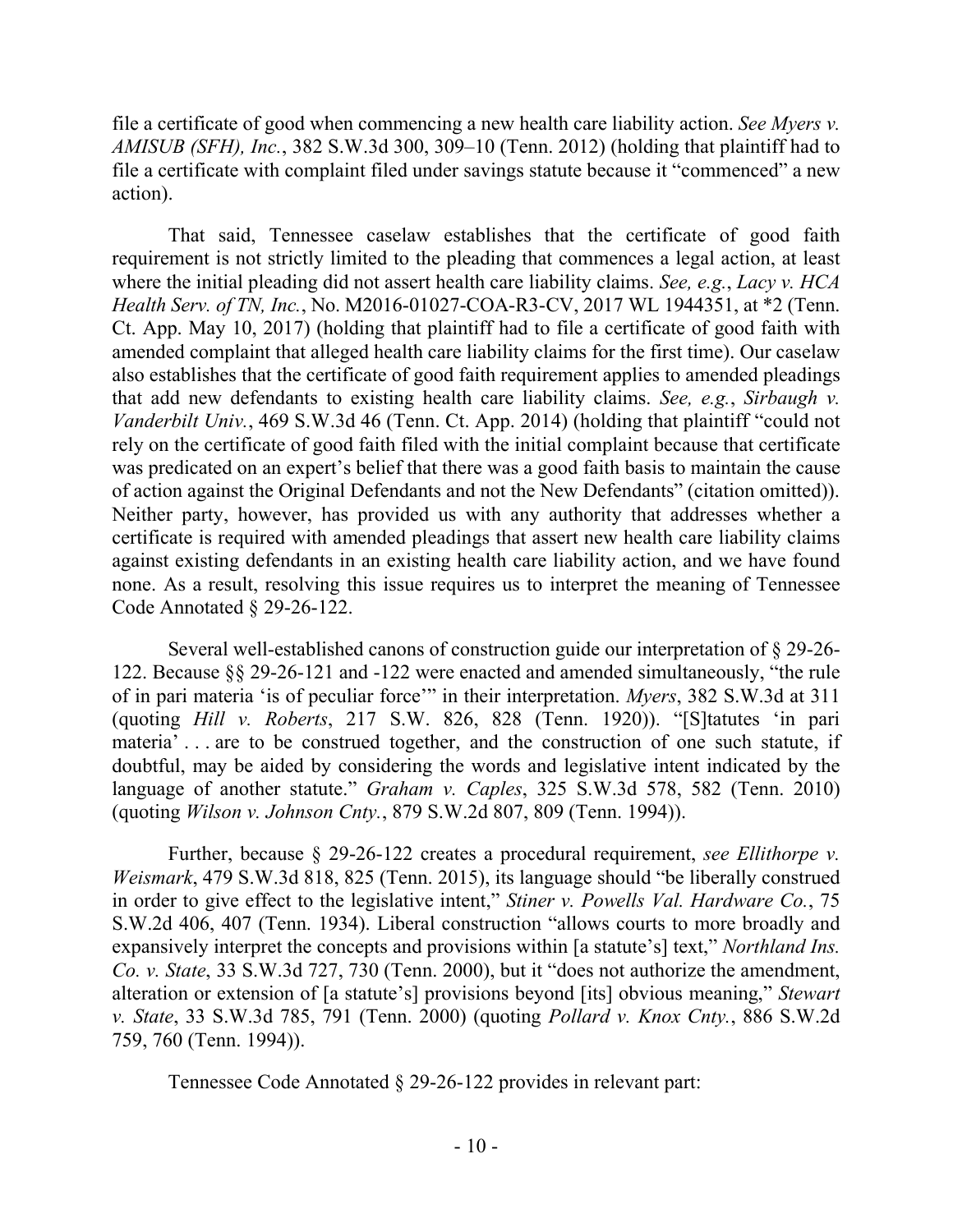- (a) In any health care liability action in which expert testimony is required by § 29-26-115, the plaintiff or plaintiff's counsel shall file a certificate of good faith with the complaint. . . . The certificate of good faith shall state that:
	- (1) The plaintiff or plaintiff's counsel has consulted with one (1) or more experts who have provided a signed written statement confirming that upon information and belief they:
		- (A) Are competent under § 29-26-115 to express an opinion or opinions in the case; and
		- (B) Believe, based on the information available from the medical records concerning the care and treatment of the plaintiff for the incident or incidents at issue, that there is a good faith basis to maintain the action consistent with the requirements of § 29- 26-115; or

. . . .

(2) (B) Believe, based on the information available from the medical records reviewed concerning the care and treatment of the plaintiff for the incident or incidents at issue and, as appropriate, information from the plaintiff or others with knowledge of the incident or incidents at issue, that there are facts material to the resolution of the case that cannot be reasonably ascertained from the medical records or information reasonably available to the plaintiff or plaintiff's counsel; and that, despite the absence of this information, there is a good faith basis for maintaining the action as to each defendant consistent with the requirements of § 29-26-115.

Tenn. Code Ann. § 29-26-122(a).

Plaintiff argues that a certificate of good faith is not required with amended complaints that add claims against existing defendants because  $\S$  29-26-122(a) only requires "**a** good faith basis to maintain **the action**," not a good faith basis to maintain **every claim.** Thus, under Plaintiff's interpretation, once a plaintiff has assured the defendant that the lawsuit has a good faith basis, the statute is satisfied whether or not the plaintiff amends or adds claims.

On the other hand, Defendants point out that  $\S 29-26-122(a)$  requires the certificate of good faith to be based on an expert's belief that "there is a good faith basis to maintain the action **consistent with the requirements in § 29-26-115**." Section 29-26-115(a)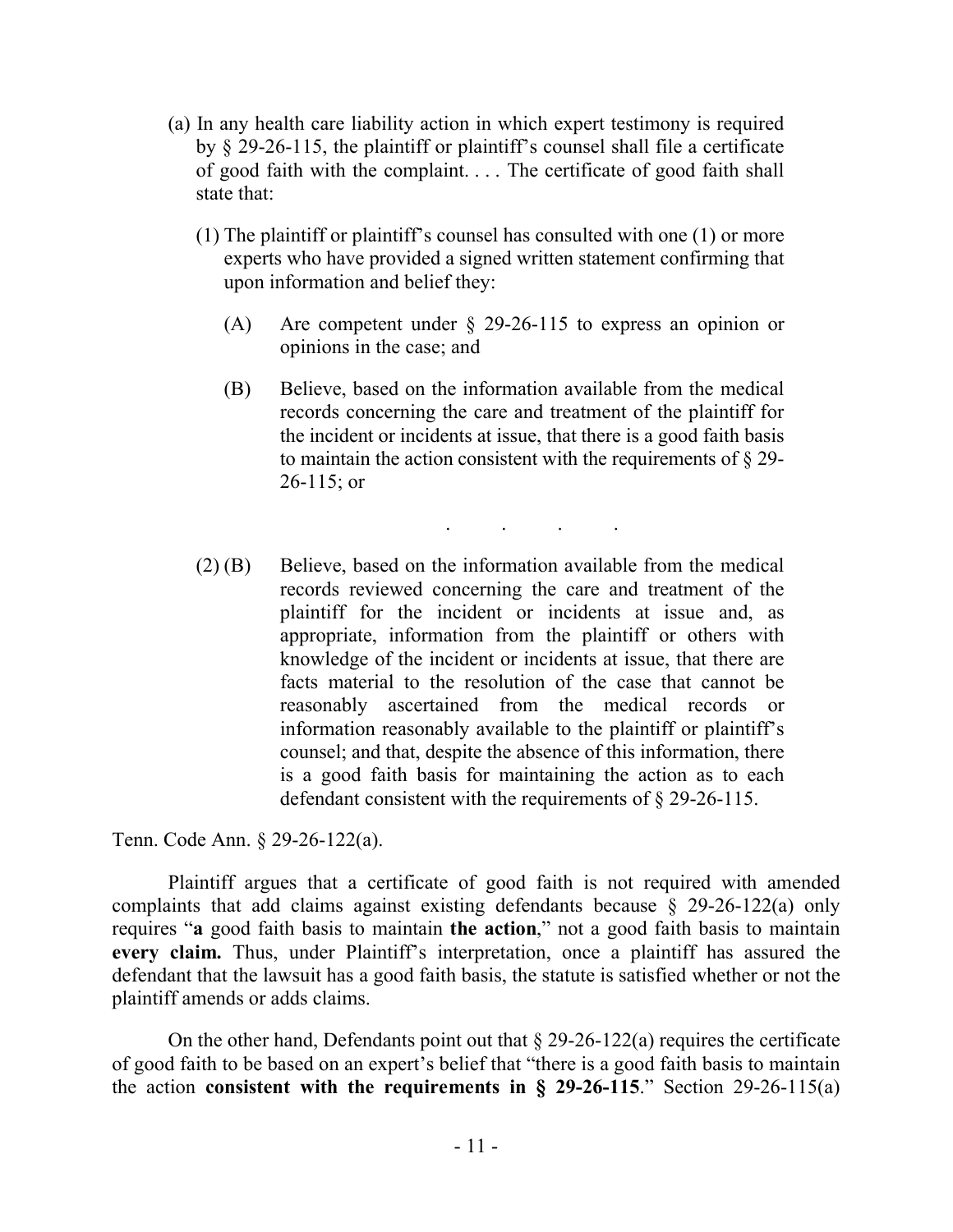provides the essential elements that a plaintiff must prove to maintain a health care liability claim:

- (a) In a health care liability action, the claimant shall have the burden of proving by evidence as provided by subsection (b):
	- (1) The recognized standard of acceptable professional practice in the profession and the specialty thereof, if any, that the defendant practices in the community in which the defendant practices or in a similar community at the time the alleged injury or wrongful action occurred;
	- (2) That the defendant acted with less than or failed to act with ordinary and reasonable care in accordance with such standard; and
	- (3) As a proximate result of the defendant's negligent act or omission, the plaintiff suffered injuries which would not otherwise have occurred.

Tenn. Code Ann. § 29-26-115(a). Thus, Defendants argue that a certificate of good faith implies that an expert reviewed the complaint's specific allegations and believes those allegations satisfy each element in § 29-26-115 for each claim being asserted. Ergo, under Defendants' interpretation, a new certificate is necessary if the allegations change.

After considering the plain language of § 29-26-122, we find that each party has offered a reasonable interpretation of the statute. Section 29-26-122(a) requires a good faith basis for "the action," not "the claims." Section 29-26-121 uses the word "action" to refer to the lawsuit and "claim" to refer to the allegations. *See id.* § 29-26-121(c) ("In no event shall this section operate to shorten or otherwise extend the statutes of limitations or repose applicable to any **action** asserting a **claim** for health care liability . . . ."); *see also* Bryan A. Garner, *Garner's Dictionary of Legal Usage* 862 (3d ed. 2011) ("[T]he terms *action* and *suit* are interchangeable."). If the legislature intended for an expert's statement to be based on a belief that there were good faith grounds for **each claim**, the legislature could have said so. *Kampmeyer v. State*, 639 S.W.3d 21, 26 (Tenn. 2022) ("A statute should be read naturally and reasonably, with the presumption that the legislature says what it means and means what it says.").

Nevertheless, by requiring "a good faith basis to maintain the action **consistent with the requirements of § 29-26-115**," the language of § 29-26-122(a) implies that "the plaintiff has consulted with at least one qualified expert who reviewed **the claims** and believes the defendant deviated from the applicable standard of care and that the deviation proximately caused the plaintiff's injury." *Est. of Blankenship v. Bradley Healthcare & Rehab. Ctr.*, No. E2021-00714-COA-R10-CV, 2022 WL 951256, at \*5 (Tenn. Ct. App. Mar. 30, 2022) (emphasis added); *see Gilbert v. State*, No. E2021-00881-COA-R9-CV, 2022 WL 1117453, at \*6 (Tenn. Ct. App. Apr. 14, 2022) ("Because section 29-26-122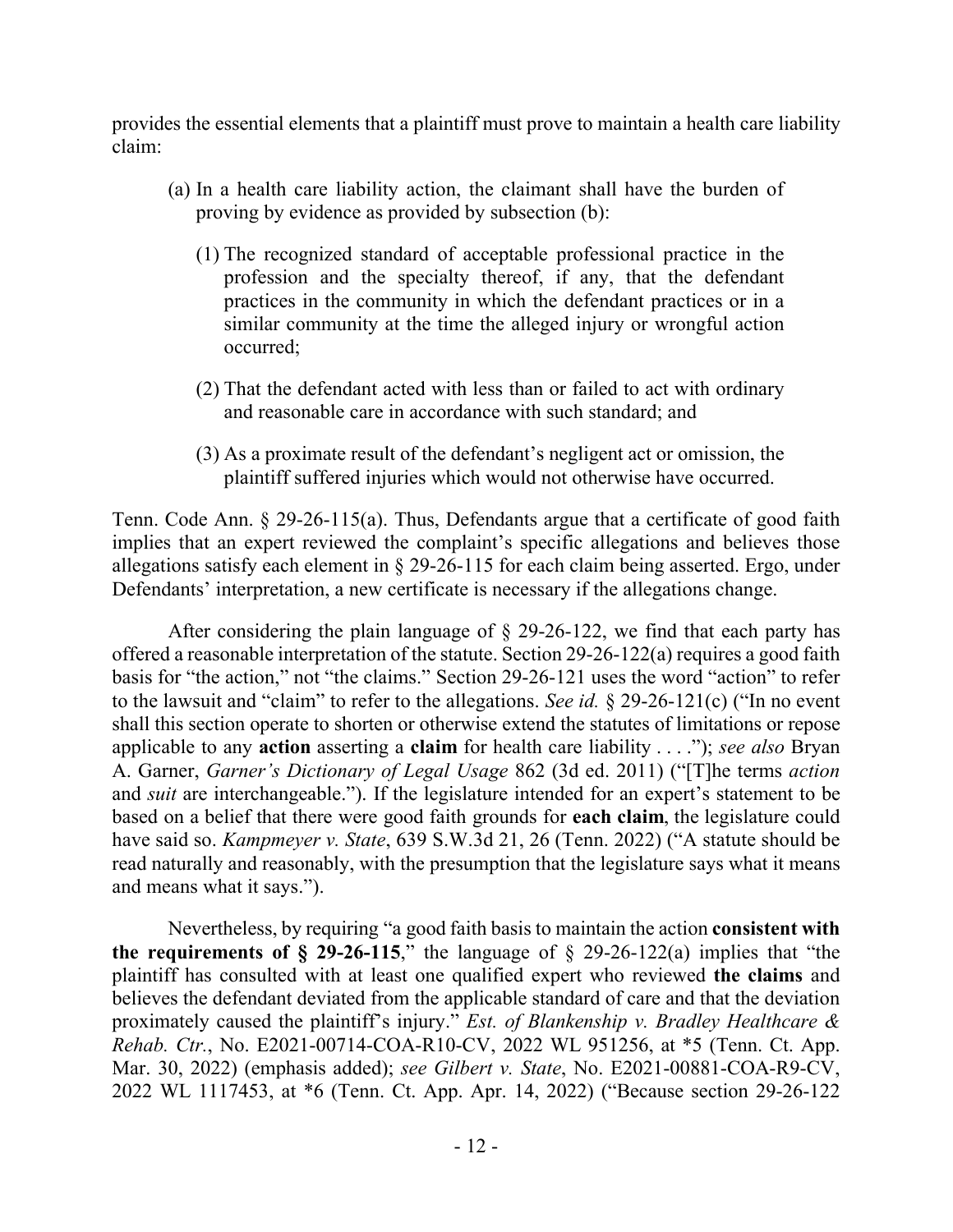requires certification of a basis for the defendant-specific elements established in section 29-26-115 . . . section 29-26-122 incorporates and requires section 29-26-115's specificity as to each defendant."); *Ledford ex rel. Rodriguez v. State*, No. E2019-00480-COA-R3- CV, 2020 WL 1686377, at \*4 (Tenn. Ct. App. Apr. 7, 2020) ("The certificate of good faith must certify that an expert has reviewed the alleged facts and claims specific to a particular defendant and that the expert believes there is a good faith basis for maintaining a claim against that defendant." (citation omitted).

Construing the language of § 29-26-122 liberally to give effect to the legislative intent, *Stiner*, 75 S.W.2d at 407, we agree with Defendants' interpretation of the statute. The legislature enacted  $\S 29-26-122$  with the "objective of reducing and stabilizing health costs and protecting the general public." *Jackson v. HCA Health Servs. of Tennessee, Inc.*, 383 S.W.3d 497, 505 (Tenn. Ct. App. 2012). The legislature believed "that as liability costs increase, so does the cost of health care and the practice of 'defensive medicine,' spawned by the fear of costly legal actions, may lead to a lower quality of health care in general." *Id.* "The certificate of good faith filing requirement was included in the Act to ensure that only meritorious medical malpractice claims are filed." *Crawford v. Kavanaugh*, No. E2011-00696-COA-R3-CV, 2011 WL 5829602, at \*5 (Tenn. Ct. App. Nov. 21, 2011) (citing *Howell v. Claiborne & Hughes Health Ctr.*, No. M2009-01683-COA-R3-CV, 2010 WL 2539651, at \*16 (Tenn. Ct. App. June 24, 2010)). The certificate of good faith requirement accomplishes this goal by "eliminat[ing] lawsuits where the claims have not been vetted by an expert." *Hinkle*, 2012 WL 3799215, at \*15. The purpose of a certificate of good faith is still implicated when a party amends a complaint to add new claims against existing defendants.

In summary, when Plaintiff filed her initial complaint, her attorney certified that he consulted at least one expert and obtained a signed, written statement confirming a good faith basis for maintaining the action consistent with the requirements in § 29-26-115. In doing so, Plaintiff's attorney was certifying that at least one expert reviewed the specific allegations in each claim and believed those allegations were sufficient to meet the requirements. *See Est. of Blankenship*, 2022 WL 951256, at \*5. Accordingly, when Plaintiff learned new information during discovery that revealed additional grounds for liability, Plaintiff was required to consult with an expert to determine whether there was a good faith basis to assert claims based on those new allegations and to file a certificate stating as such with her amended complaint. Because the original certificate was based on an expert's belief that there was a good faith basis to maintain the action based on the claims in the original complaint, Plaintiff could not rely on the original certificate to support her amended complaint.

Thus, although Plaintiff and Defendants have offered reasonable interpretations concerning the unsettled requirements of § 29-26-122 when an amended complaint is filed that does not add new defendants, we agree with the trial court's determination that  $\S$  29-26-122 required Plaintiff to file a new certificate of good faith with her amended complaint.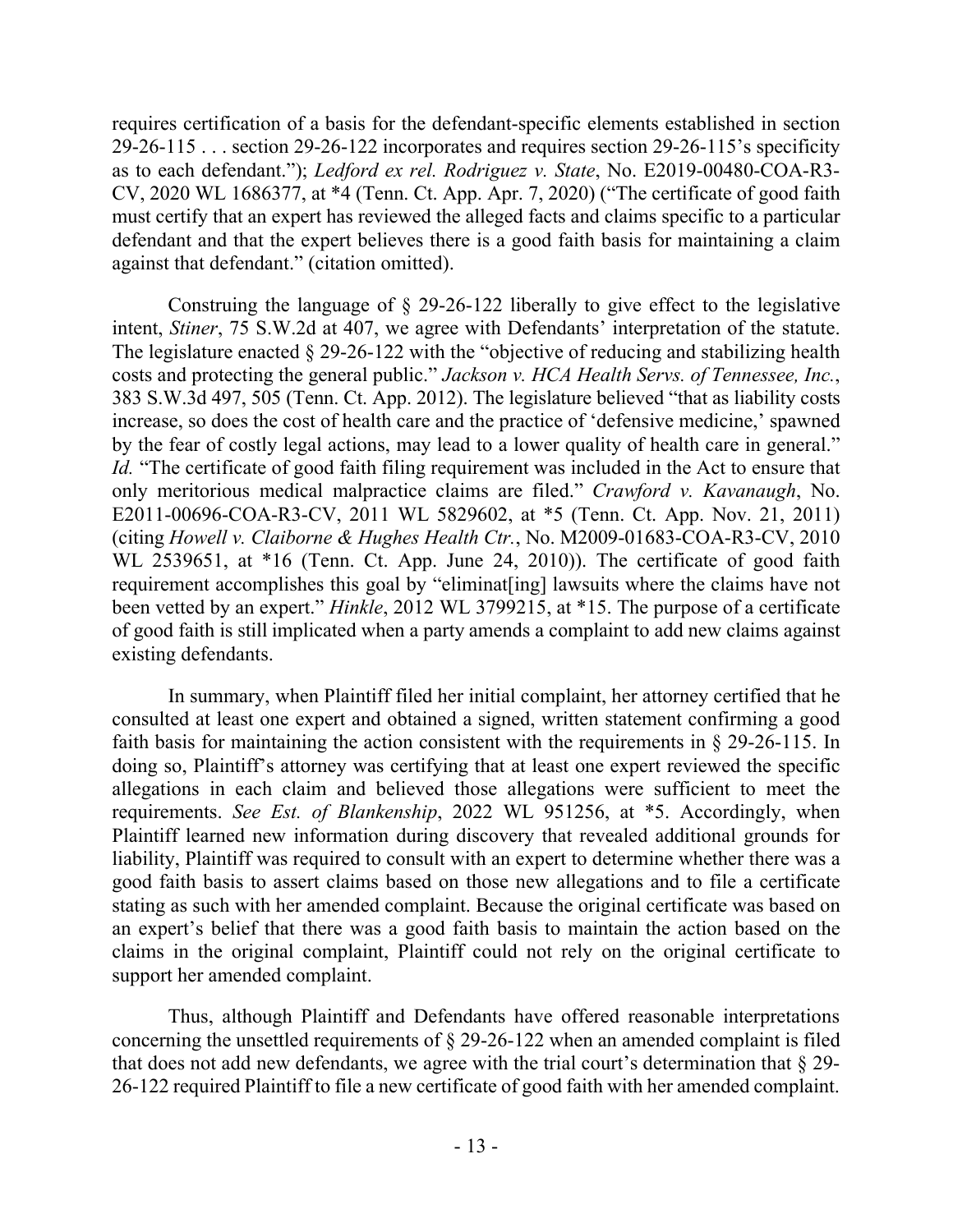#### III. SUBSTANTIAL COMPLIANCE

Plaintiff contends the trial court erred when it found that she did not substantially comply with  $\S 29-26-122(a)$ . Plaintiff maintains that she substantially complied with  $\S 29-$ 26-122(a) by filing Dr. DeLuke's affidavit in response to Defendants' motions for summary judgment, which addressed all the elements in § 29-26-115, including the applicable standard of care, how Dr. Straughn deviated from that standard, and how Dr. Straughn's deviation directly and proximately caused Plaintiff's injuries.

In support of this argument, Plaintiff cites *Hinkle v. Kindred Hospital*, No. M2010- 02499-COA-R3-CV, 2012 WL 3799215 (Tenn. Ct. App. Aug. 31, 2012). In *Hinkle*, the plaintiff attached a doctor's affidavit to her complaint instead of a certificate of good faith. *Id.* at \*8. Like Dr. DeLuke's affidavit, the doctor's affidavit in *Hinkle* addressed the applicable standard of care, how the defendants' conduct breached that standard, and how the defendants' breach caused the patient's injuries. *Id.* We found the affidavit was sufficient for § 29-26-122(a) because it supplied more information than was required. *Id.* at \*9. We, however, find *Hinkle* distinguishable from the case at hand.

Unlike the plaintiff in *Hinkle*, who filed the doctor's affidavit with her complaint, Plaintiff filed Dr. DeLuke's affidavit with her response to Defendants' motions for summary judgment several months before amending her complaint. As our Supreme Court emphasized in *Myers v. AMISUB (SFH), Inc.*, 382 S.W.3d 300 (Tenn. 2012), plaintiffs must strictly comply with § 29-26-122's filing requirement by including the certificate of good faith "*with the complaint*." *Id.* at 310; *see also Dotson v. State*, No. E2019-00325- COA-R9-CV, 2019 WL 6523164, at \*4 (Tenn. Ct. App. Dec. 3, 2019) ("[T]he natural and ordinary meaning of the statute's words clearly and unambiguously requires that the certificate of good faith be a document that is filed in addition to and contiguous to the complaint."). Thus, whether or not the contents of Dr. DeLuke's affidavit addressed all the elements in  $\S 29-26-115$ , Plaintiff did not strictly comply with  $\S 29-26-122(a)$ .

For this reason, we agree with the trial court's determination that Plaintiff could not rely on Dr. DeLuke's affidavit to satisfy the requirements of § 29-26-122(a).

### IV. GOOD CAUSE FOR EXTENSION OF TIME

Plaintiff contends the trial court erred when it denied her motion for an extension of time in which to file a new certificate of good faith after determining that "[s]imply believing that you have complied with the statute is not extraordinary cause."

A trial court's decision to enlarge the time to file a certificate of good faith is discretionary. *See Brandon*, 343 S.W.3d at 789 (citations omitted). In *Lee Medical, Inc. v. Beecher*, 312 S.W.3d 515 (Tenn. 2010), the Tennessee Supreme Court provided a framework for determining whether a trial court correctly exercised its discretion: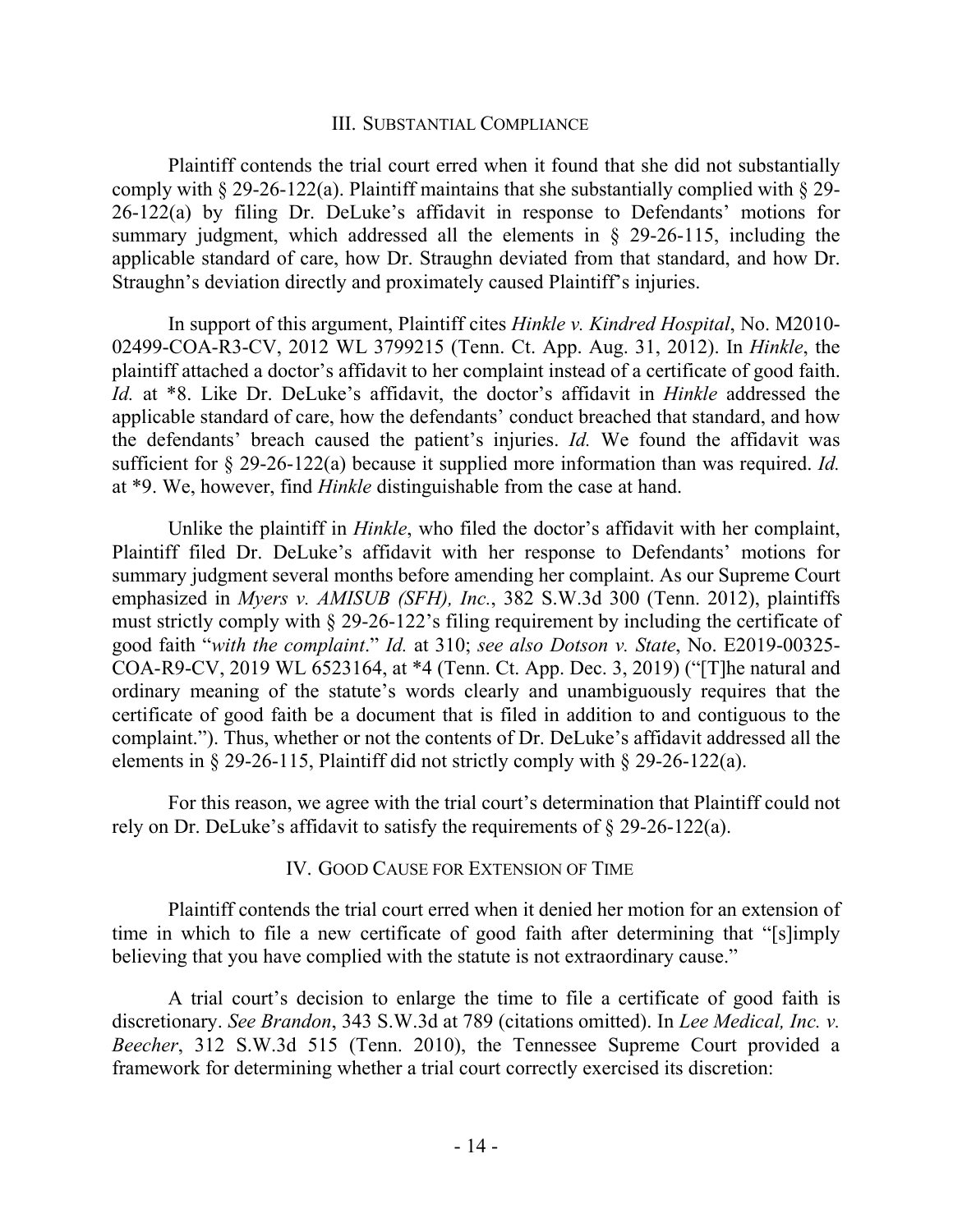[R]eviewing courts should review a [trial] court's discretionary decision to determine (1) whether the factual basis for the decision is properly supported by evidence in the record, (2) whether the [trial] court properly identified and applied the most appropriate legal principles applicable to the decision, and (3) whether the [trial] court's decision was within the range of acceptable alternative dispositions.

*Id.* at 524. In other words, discretionary decisions require "a conscientious judgment, consistent with the facts, **that takes into account the applicable law**." *White v. Beeks*, 469 S.W.3d 517, 527 (Tenn. 2015) (citing *Lee Med., Inc.*, 312 S.W.3d at 524) (emphasis added).

Nothing in the record suggests that the trial court discredited the explanation of Plaintiff's counsel that the failure to file a certificate of good faith with the amended complaint was based on an honest belief that the statute did not require a new certificate of good faith. Instead, the trial court denied Plaintiff's motion, explaining that "[s]imply believing that you have complied with the statute is not extraordinary cause." We respectfully find that the trial court applied an incorrect legal principle in denying Plaintiff's motion for an extension of time in which to file the requisite certificate of good faith.

Tennessee Code Annotated § 29-26-122 provides two forms of relief for noncompliant plaintiffs. First, a court may excuse the plaintiff's failure to file a certificate of good faith for "demonstrated extraordinary cause." *Id.* § 29-26-122(a). Second, a court may "grant an extension within which to file a certificate of good faith . . . **for other good cause shown**." *Id.* § 29-26-122(c) (emphasis added); *see Hurley v. Pickens*, 536 S.W.3d 419, 423 (Tenn. Ct. App. 2016). When the General Assembly adopted § 29-26-122(c), it "created a get-out-of-jail-free card to allow plaintiffs, in limited circumstances, to escape the mandatory deadlines for the certificate of good faith filing requirement." *Est. of Blankenship*, 2022 WL 951256, at \*8. "In short, the statute allows for the late filing of a certificate; dismissal of the action with prejudice based on the fact that the certificate was not filed with the complaint is not automatic." *Hurley*, 536 S.W.3d at 423 (quoting *Robles v. Vanderbilt Univ. Med. Ctr.*, No. M2010-01771-COA-R3-CV, 2011 WL 1532069, at \*2– 3 (Tenn. Ct. App. Apr. 19, 2011)).

"Extraordinary cause" has been defined as "going far beyond the ordinary degree, measure, limit, etc.; very unusual; exceptional; remarkable." *Myers*, 382 S.W.3d at 310– 11 (quoting *Webster's New World Dictionary of the American Language*, 516 (1966)). Examples include "illness of the plaintiff's lawyer, a death in that lawyer's immediate family, [or] illness or death of the plaintiff's expert in the days before the filing became necessary." *Id.* (quoting John A. Day, *Med Mal Makeover 2009 Act Improves on '08: The New New Medical Malpractice Notice and Certificate of Good Faith Statutes*, Tenn. B.J., July 2009, at 14, 17).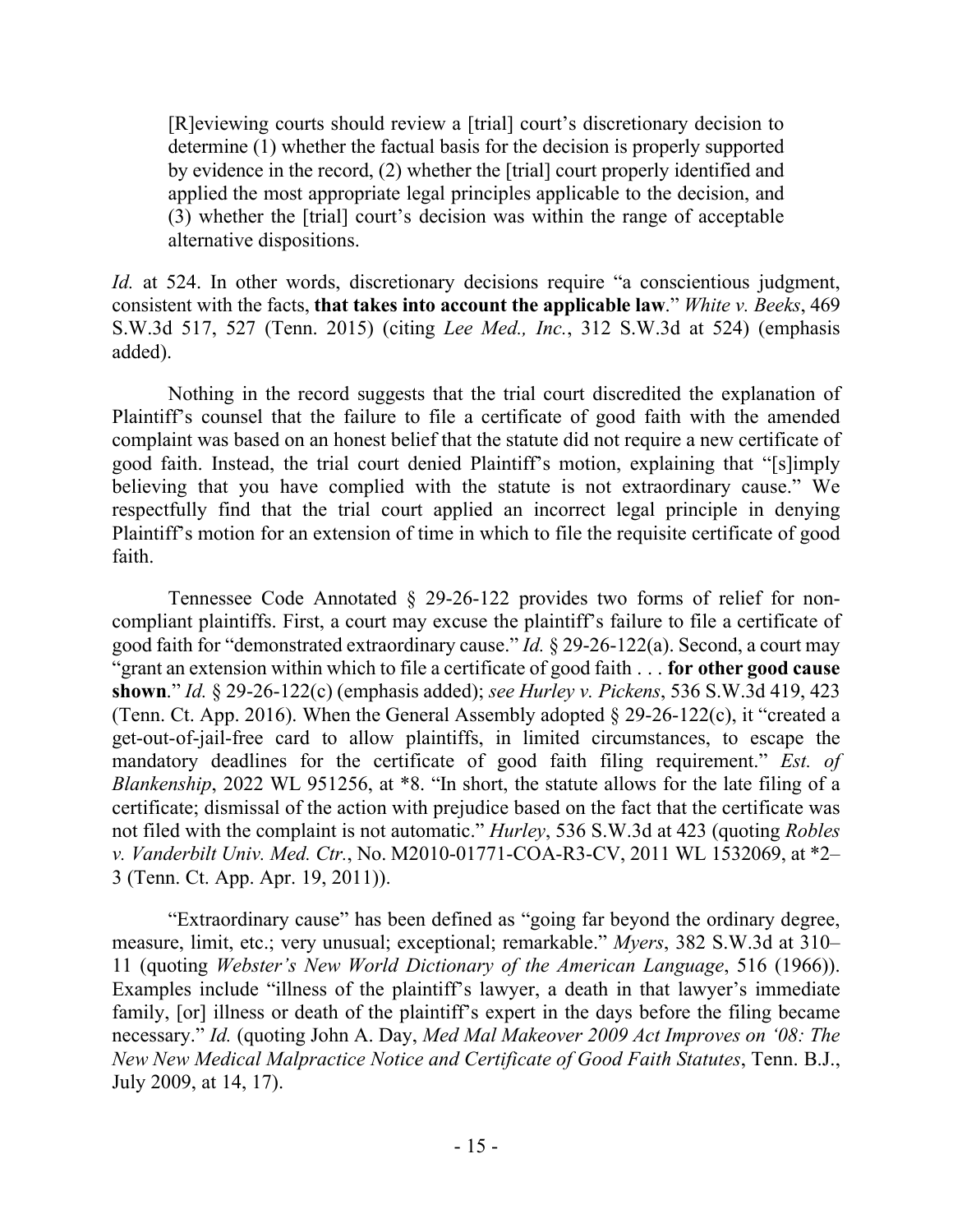On the other hand, "good cause" has been defined as "a cause that comports with the purposes of the . . . statute," *Wallace v. Sullivan*, 561 S.W.2d 452, 455 (Tenn. 1978), or "[a] legally sufficient reason," *Est. of Blankenship*, 2022 WL 951256, at \*8 (alteration in original) (quoting Black's Law Dictionary (11th ed. 2019)). The phrase "has more often been defined by what it is not, rather than what it is." *Stovall*, 2014 WL 2155345, at \*12. Suffice it to say that "good cause" is "a relative and highly abstract term." *Williams v. State*, No. 01-A-01-9206-BC00212, 1993 WL 41162, at \*5 (Tenn. Ct. App. Feb. 19, 1993) (Koch, J., concurring) (citing *Wray v. Folsom*, 166 F. Supp. 390, 394 (W.D. Ark. 1958); *Wallace*, 561 S.W.2d at 455). It is clear, however, that "good cause is a less exacting standard than extraordinary cause." *Stovall*, 2014 WL 2155345, at \*12 (citations omitted).

We have held that a party's misunderstanding of the law may constitute "good cause" or even "extraordinary cause" when the law is unsettled, unclear, or potentially confusing. *See Brown v. Samples*, No. E2013-00799-COA-R9-CV, 2014 WL 1713773, at \*9 (Tenn. Ct. App. Apr. 29, 2014) (finding plaintiff met the more exacting standard of "extraordinary cause" when "the state of the . . . was unsettled, unclear, and potentially confusing" and "there was no statutory or regulatory guidance on the l issue at the time"); *Stovall*, 2014 WL 2155345, at \*17–18 (holding that the plaintiff showed good cause for an extension of time based on her counsel's "reasonable confusion" over a requirement in § 29-26-122 that was "far from settled"); *see also Igou v. Vanderbilt Univ.*, No. M2013- 02837-COA-R3-CV, 2015 WL 1517794, at \*9 (Tenn. Ct. App. Mar. 27, 2015) ("[A]n issue of first impression may constitute extraordinary cause in some circumstances . . . ." (citation omitted)).

On the other hand, we have held that a professed misunderstanding of the law does not constitute "good cause" or "extraordinary cause" when the statute's language is clear. *See West*, 2013 WL 1183074, at \*6 (finding purported "misinterpretation of the law" did not show good cause for an extension of time to file a certificate of good faith when the plain language of the statute was clear); *Hanson v. Levan*, No. E2020-01581-COA-R9-CV, 2021 WL 4944710, at \*8 (Tenn. Ct. App. Oct. 25, 2021) (finding no "good cause" for an extension of time based on a "reasonable confusion in the law" when "the statute and resulting case law [were] clear"), *appeal denied* (Jan. 13, 2022).

Thus, whether the belief of Plaintiff's counsel that no certificate of good faith was required with the amended complaint was "good cause" for granting an extension depends on whether her counsel's misinterpretation was reasonable, i.e., whether the law was unsettled, unclear, or potentially confusing. *Cf. Lorenzen v. Emps. Ret. Plan of the Sperry & Hutchinson Co.*, 896 F.2d 228, 232 (7th Cir. 1990) (explaining that "plausible misconstructions, but not mere ignorance, of the law or rules" may constitute excusable neglect).

Because the trial court applied the incorrect, "extraordinary cause" standard to Plaintiff's motion for an extension of time, we vacate its decision to deny Plaintiff's motion